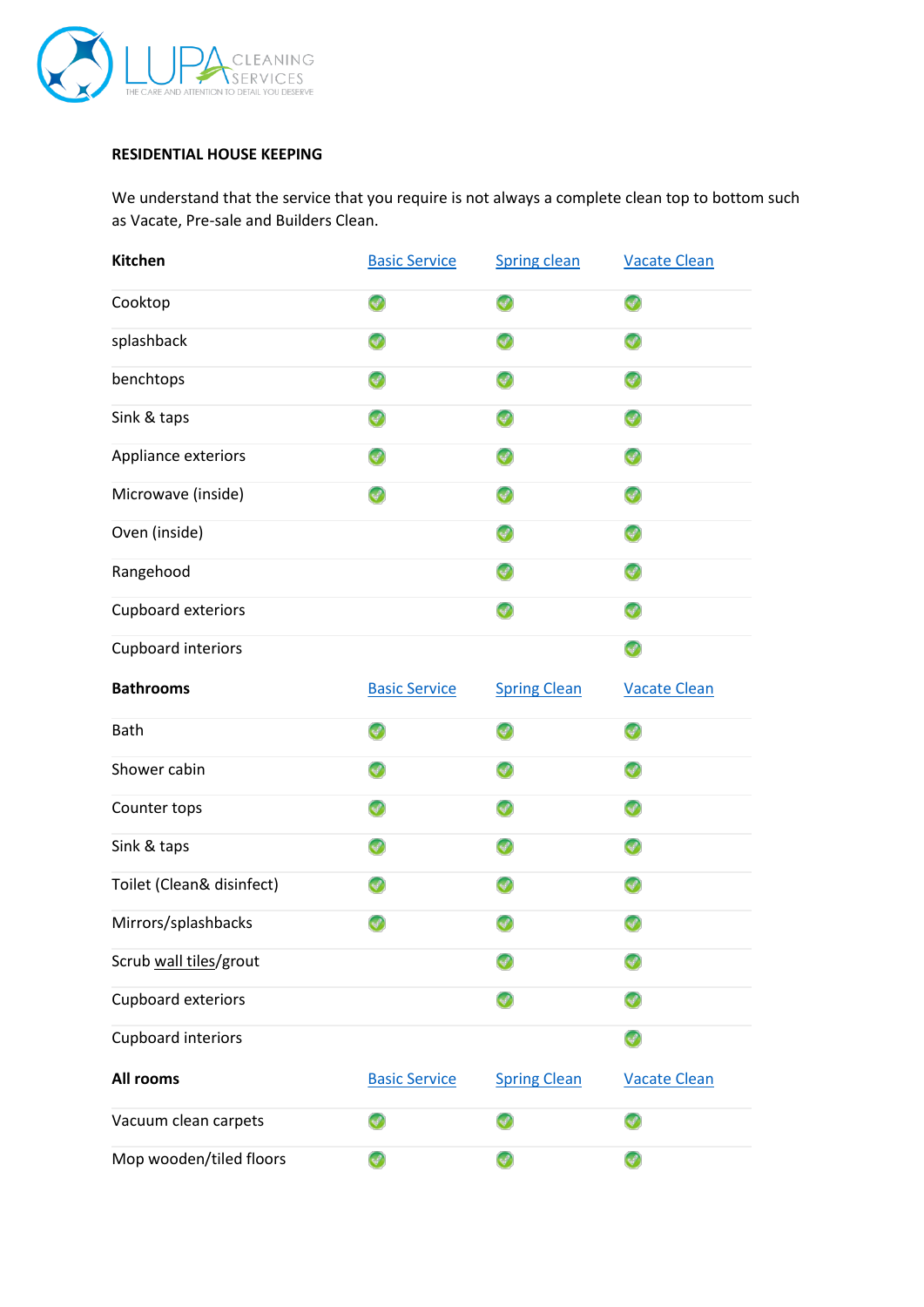

| Dust surfaces              |   |   |
|----------------------------|---|---|
| Empty rubbish bins         | Ø |   |
| General tidy up            | Ø |   |
| Air freshen & deodorise    | Ω | Ω |
| Windows <sup>*</sup>       | Ø |   |
| Mirrors                    | Ø |   |
| Walls (spots/marks)        | Ø |   |
| Doors & handles            | Ø |   |
| Light switches             | v |   |
| Wipe skirting boards/sills | Ω |   |
| Dust blinds                | Ø |   |
| Dust light fittings/fans   | Ω |   |
| Remove cobwebs             | Ø |   |
| Polish wooden furniture    | Ø |   |
| Dust wall hangings         | Ω |   |
| Vacuum soft furnishings    | Ø |   |
| Vacuum under beds          | ◎ |   |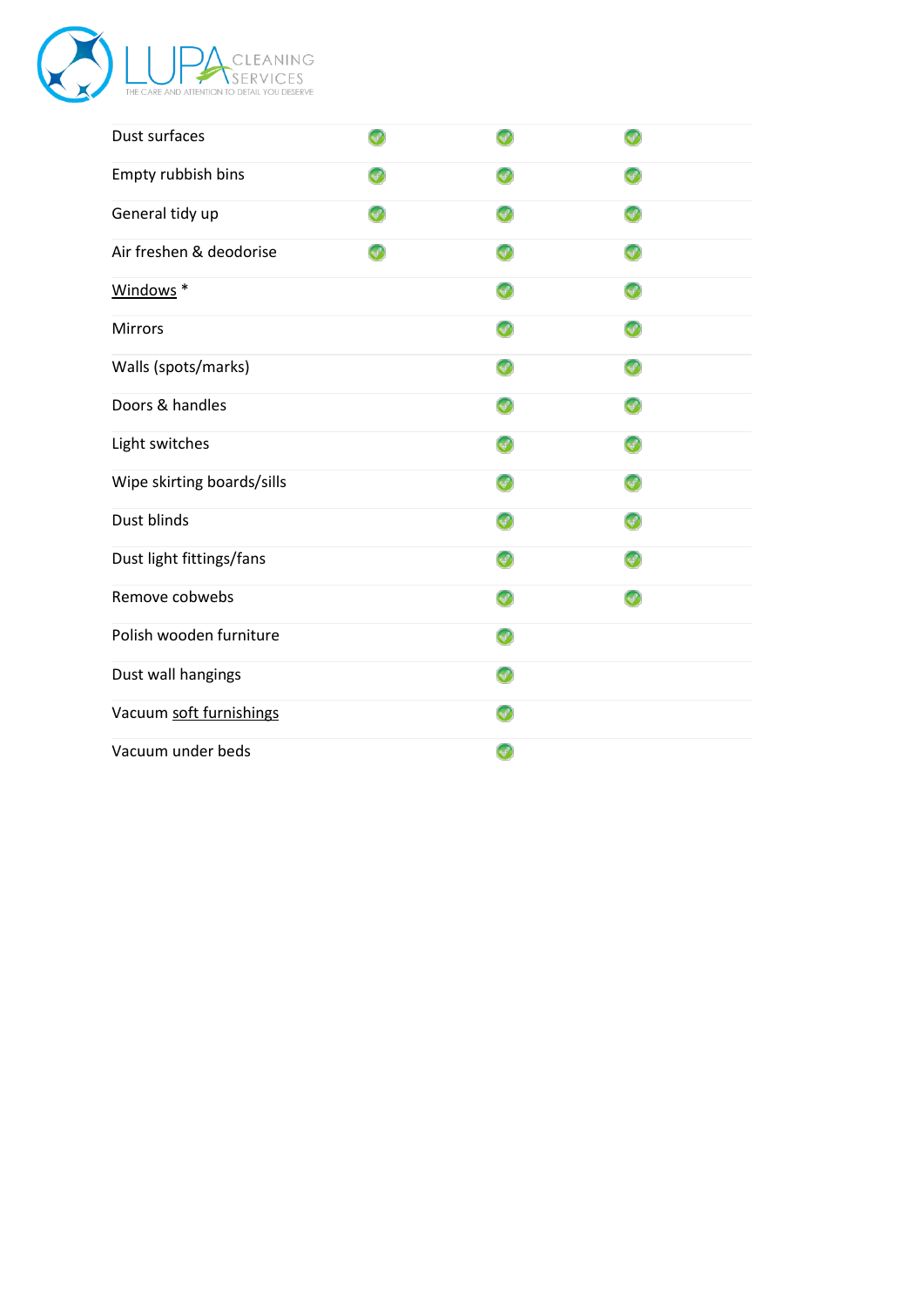

## **BUILDERS, REAL ESTATES, AND DEVELOPERS CLEAN**

| Kitchen                   | <b>Bond Vacate</b><br><b>Cleaning</b> | Presale<br><b>Cleaning</b> | <b>Builders</b><br><b>Cleaning</b> |
|---------------------------|---------------------------------------|----------------------------|------------------------------------|
| Cooktop                   | Ø                                     | Ø                          | v                                  |
| Splashback                | Ø                                     | Ø                          |                                    |
| Benchtops                 |                                       | Ø                          | v                                  |
| Sink & taps               |                                       | ◎                          |                                    |
| Appliance exteriors       |                                       | Ø                          |                                    |
| Inside microwave          |                                       | ◎                          |                                    |
| Inside oven               |                                       | Ø                          |                                    |
| Rangehood                 | Ø                                     | Ø                          | Ø                                  |
| Cupboard exteriors        |                                       | Ø                          | Ø                                  |
| Cupboard interiors        |                                       |                            | Ø                                  |
| <b>Bathrooms</b>          | <b>Bond Vacate</b><br><b>Cleaning</b> | Presale<br><b>Cleaning</b> | <b>Builders</b><br><b>Cleaning</b> |
| Bath                      | Ø                                     | w                          |                                    |
| Shower cabin              | w                                     | Ø                          |                                    |
| Counter tops              | Ø                                     | Ω                          |                                    |
| Sink & taps               |                                       |                            |                                    |
| Clean & disinfect toilet  | Ø                                     | Ø                          | Ø                                  |
| Mirrors/splashbacks       |                                       |                            |                                    |
| Scrub wall tiles/grout    |                                       |                            |                                    |
| Cupboard exteriors        |                                       |                            |                                    |
| <b>Cupboard interiors</b> |                                       |                            |                                    |
| <b>All rooms</b>          | <b>Bond Vacate</b><br><b>Cleaning</b> | Presale<br><b>Cleaning</b> | <b>Builders</b><br><b>Cleaning</b> |
| Vacuum clean carpets      | Ø                                     |                            |                                    |
| Mop wooden/tiled floors   | ☑                                     |                            |                                    |
| Dust surfaces             |                                       |                            |                                    |
| Clean rubbish bins        | ☎                                     |                            |                                    |
| General tidy up           | Ø                                     |                            |                                    |
| Air freshen & deodorise   | Ø                                     |                            |                                    |
| Clean windows *           |                                       |                            |                                    |